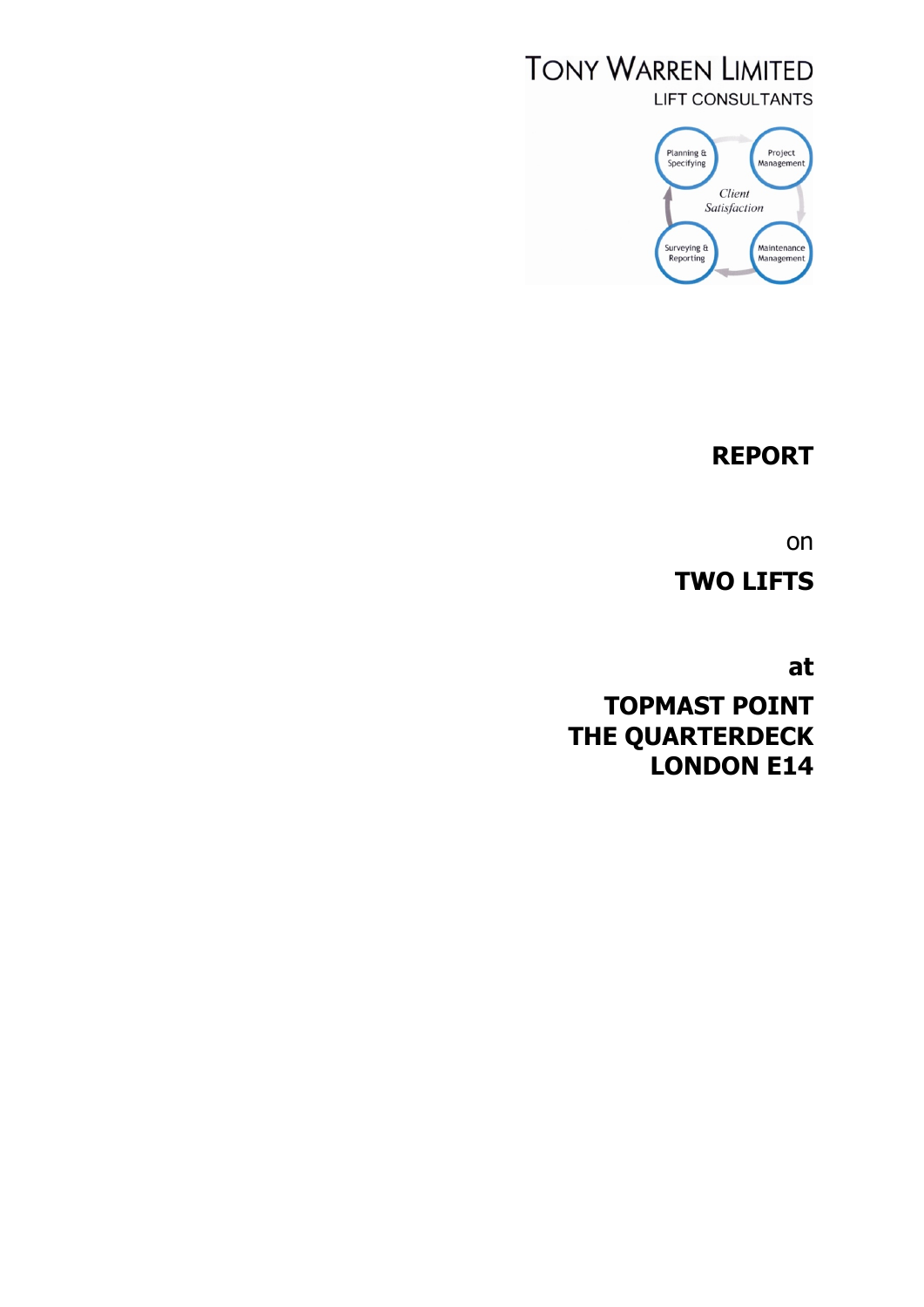Report on: The condition of the lifts, asset register, compliance with current standards, suitability, life expectancy, recommended works

Commissioned by: MCCE Limited J103 The Biscuit Factory Tower Bridge Business Complex 100 Clements Road London SE16 4DU

Prepared by: Tony Warren Limited 10 Edward Way Ashford Middlesex TW15 3AY

*Telephone:* 01784 246416 *Facsimile:* 01784 243530 *e-mail:* lifts@tonywarren.co.uk

Date: November 2017 Issue No: 1 Reference: P171104-7/ACW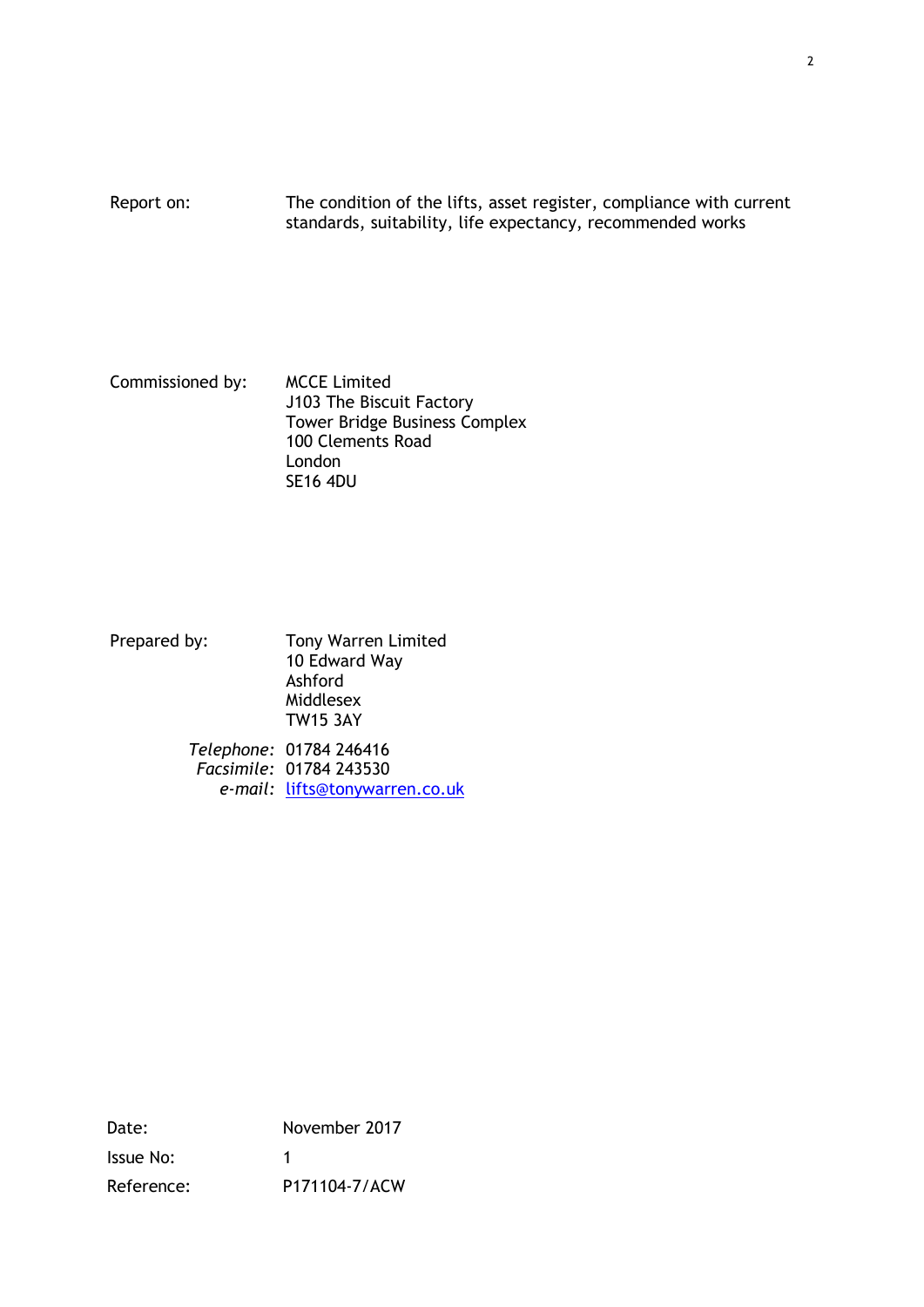## **Index**

| 1                       |                          |                                            |                   |
|-------------------------|--------------------------|--------------------------------------------|-------------------|
|                         | 1.1                      |                                            |                   |
|                         | 1.2                      |                                            |                   |
| $\overline{2}$          |                          |                                            |                   |
|                         | 2.1                      |                                            |                   |
|                         | 2.2                      |                                            |                   |
|                         | 2.3                      |                                            |                   |
|                         | 2.4                      |                                            |                   |
|                         | 2.5                      |                                            |                   |
|                         | 2.6                      |                                            |                   |
| $\overline{\mathbf{3}}$ |                          |                                            |                   |
|                         | <b>Asset Register</b>    |                                            | <b>Appendix 1</b> |
|                         |                          | <b>Health &amp; Safety Items</b>           | <b>Appendix 2</b> |
|                         | <b>Operational Items</b> |                                            | <b>Appendix 3</b> |
|                         |                          | <b>Disabled Use Compliance</b>             | <b>Appendix 4</b> |
|                         |                          | <b>Life Cycle Costings</b>                 | <b>Appendix 5</b> |
|                         |                          | <b>Current Health and Safety Standards</b> | <b>Appendix 6</b> |
|                         |                          | <b>Current Disabled Access Standards</b>   | <b>Appendix 7</b> |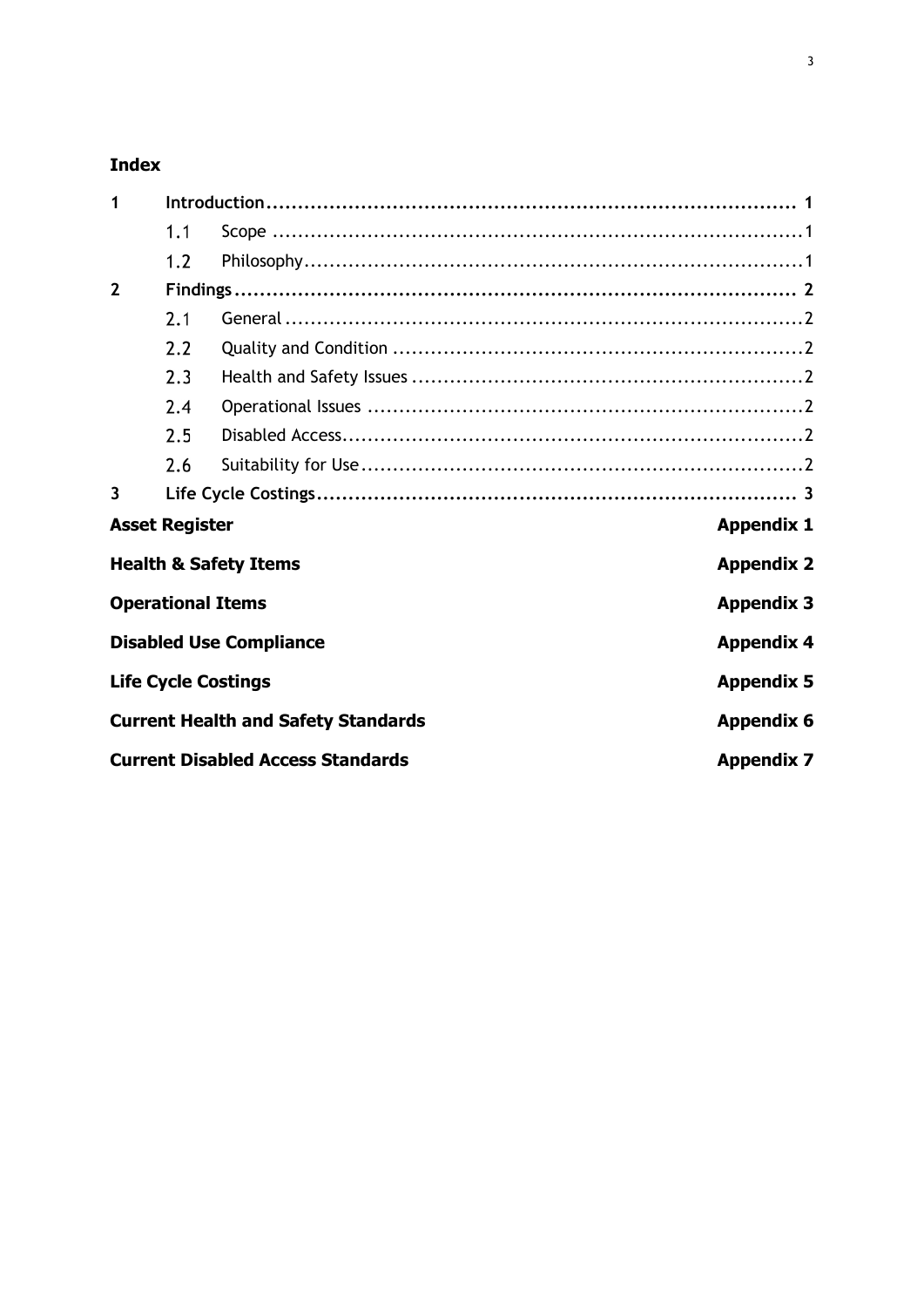## **1 Introduction**

### $1.1$ **Scope**

This report has been prepared by Tony Warren Ltd to cover a study into the vertical transportation systems at Topmast Point, The Quarterdeck, London E14.

Tony Warren Ltd was appointed by MCCE Limited on behalf of its client to undertake a survey of the vertical transportation systems, the scope of the appointment requiring:

a detailed description of areas of non-compliance with reference to the relevant legislation and standards for each item

an assessment of risk for each identified breach in compliance

recommendations for works to address the areas of non-compliance

a costed assessment of the anticipated remaining of the lifts

advice on whether issues can be deferred

an assessment of whether the existing lifts are fit for purpose

The survey was undertaken on 28<sup>th</sup> November 2017 and constituted a visual inspection of the vertical transportation systems within the building, observed under normal operating conditions wherever possible.

No dismantling of components was undertaken and access panels were only removed where safe to do so and where no interruption of services would occur. This type of visual survey may not fully establish the true condition of the equipment, as it is common to find plant, which from an external view appears satisfactory, to have a history of operational problems.

It should be noted that no design checks were carried out within the scope of this survey.

The survey did not include any examination of deleterious materials within the property and the findings summarised within this report do not allow for the treatment of such materials to affect any recommendations.

Comments made within this report are not intended to satisfy the statutory biannual 'Through Examination and Inspection' reports required under the Lifting Operations and Lifting Equipment Regulations or the 'Guidelines on the Supplementary Tests of In-Service Lifts' issued by the Safety Advisory Federation (SAFed).

The above statements are to set the parameters of the study and do not imply any deep-seated problems.

Observations made in this report on the condition of the existing equipment do not take into account the provisions of any maintenance contract, which may cover some of the recommended works.

### $1.2$ **Philosophy**

The relevant legislation and standards in respect of health and safety, and disabled use, and the interpretations of these that have been used in the compilation of this report, are detailed in Appendices 5 and 6 respectively.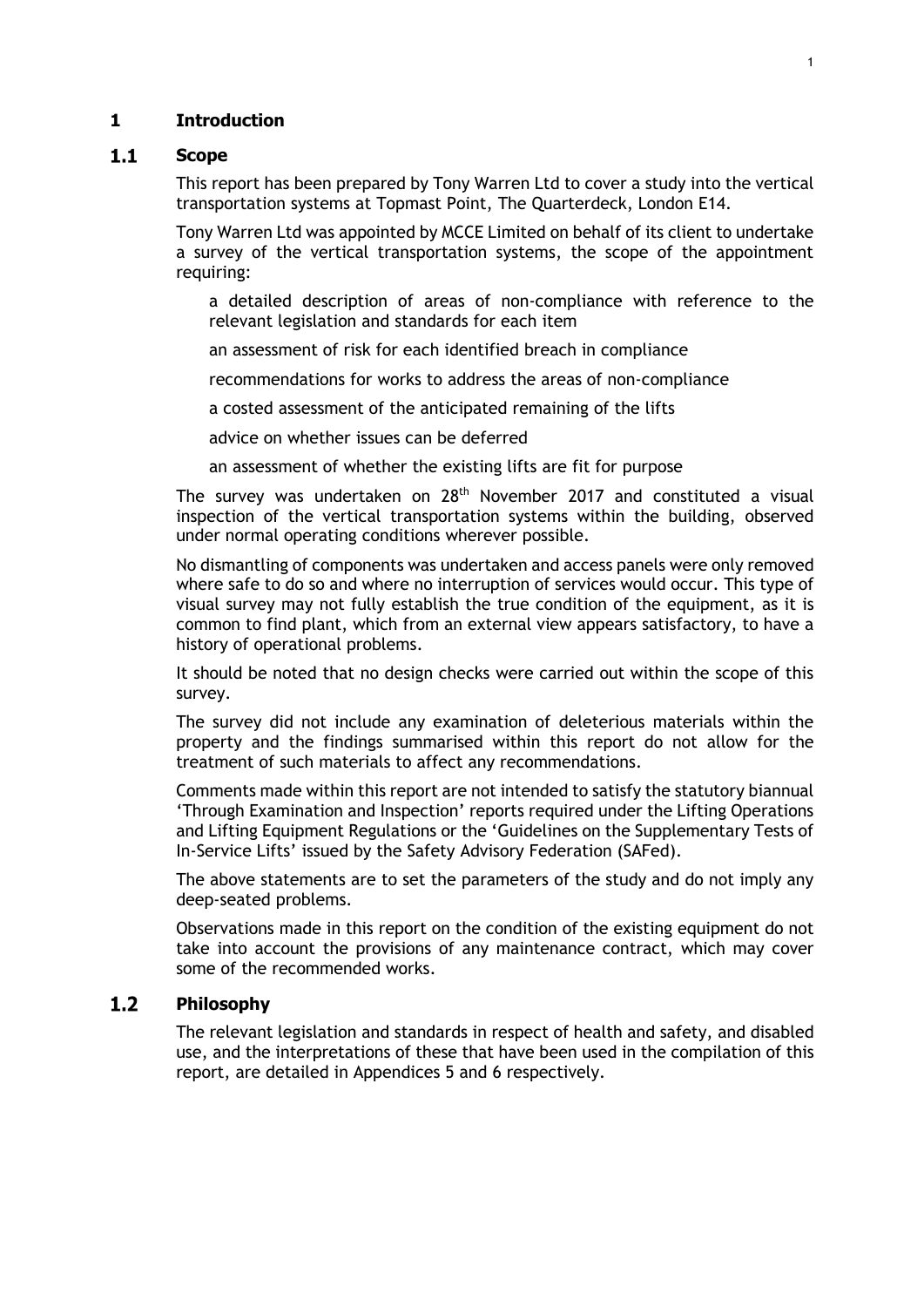## **2 Findings**

### $2.1$ **General**

There is an interconnected pair of passenger lifts in this residential building, outline details of which are shown in the Asset Register in Appendix 1.

### $2.2$ **Quality and Condition**

The lifts are thought to have been installed new at the time of the building's construction approximately 50 years ago and have been modernised at least once since, most recently in 2010.

They are in good visual condition.

From the Precision maintenance log cards in the machine room, the lifts appear to be very reliable with only no recorded 'lift' callouts in the past six months

The quality of the lifts is high, with good quality components from reputable suppliers, and with a robust design suited to their environment and use.

The lifts appear to be have no obvious faults.

### $2.3$ **Health and Safety Issues**

The lifts are almost fully compliant with current health and safety standards (see Appendix 5), however some works are necessary for full compliance and a schedule of these is given in Appendix 2.

These are relatively minor deviations from relevant standards and the risk is low, however the out of use landing door release mechanism should be repaired urgently to prevent delay in releasing trapped passengers, ie to allow them to be released at the nearest floor rather than requiring the lift car to be hand maneuvered to the next one.

### $2.4$ **Operational Issues**

There are a few minor additional items of an operational nature and a schedule of these is given in Appendix 3.

### $2.5$ **Disabled Access**

There are a few items on the lifts of non-compliance with current disabled access standards (see Appendix 6) and a schedule of these is given in Appendix 4.

Again these are relatively minor deviations and easily resolved, other than the lifts not serving the top floor of the building, however this can be largely 'managed' by not locating tenants who are wheelchair users or and other persons unable to or who have difficulty using stairs on this floor (this of course would not consider visitors to these tenants).

### $2.6$ **Suitability for Use**

The lifts are in good condition, designed, manufactured and installed to a high standard, using components ideally suited to local authority general housing, being of resilient construction with ant-vandal features.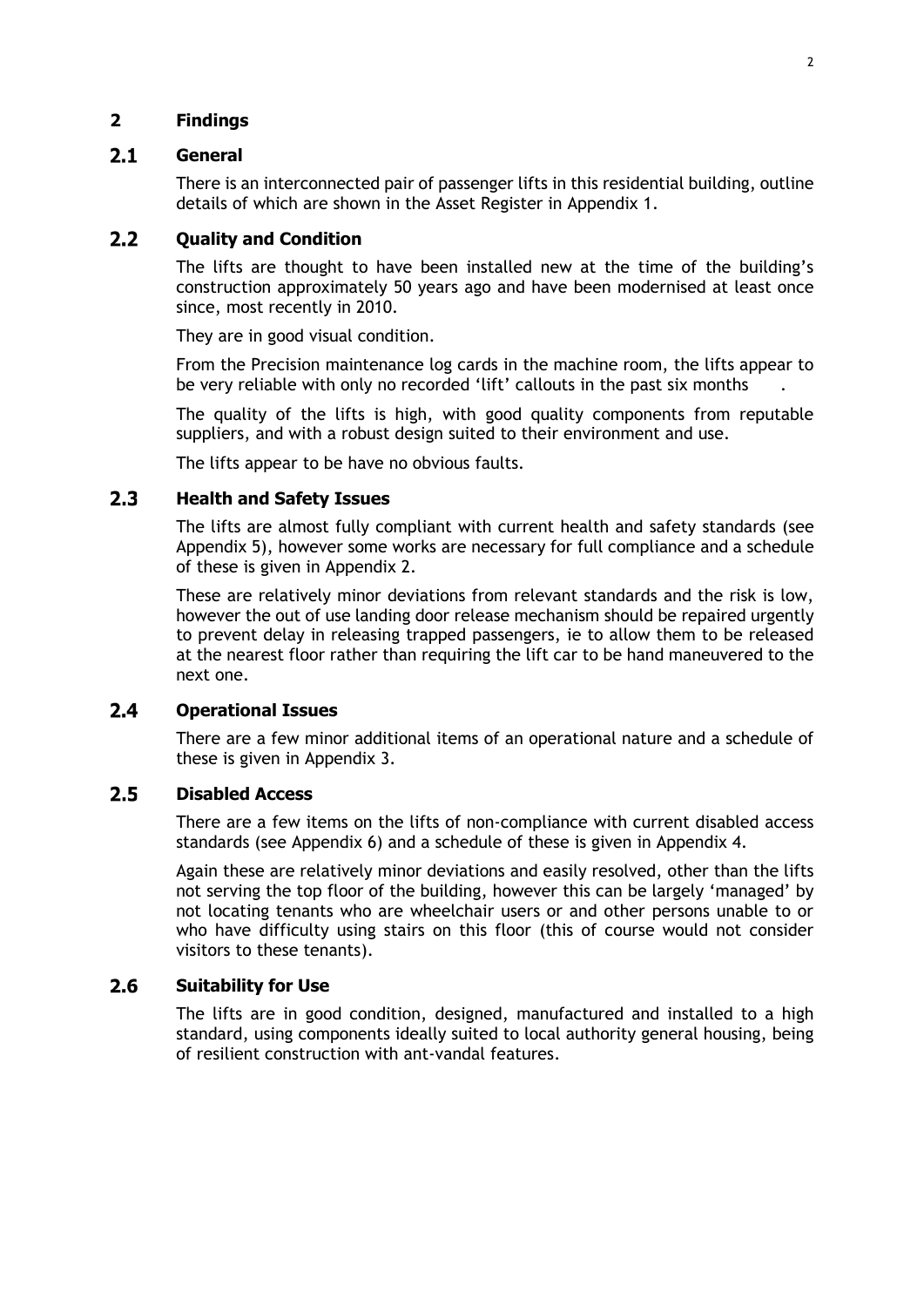## **3 Life Cycle Costings**

The table in Appendix 5 shows the estimated expenditure necessary on the lifts over the next 30 year period. These costs are current at today's date and exclude VAT and any relevant fees.

Recommended health and safety works, and disabled access, have been included in the first year's costs.

Items felt to be of a maintenance nature, eg adjustments, have not been included in these costs as it is felt that these would be carried out at no cost by the contractor.

Costs for minor repairs, eg replacement oils seals, to the lifts, vandalism, and the repair, replacement or maintenance of other plant or facilities associated with the lifts, eg heating/ventilation, etc are excluded from the costs below. Also excluded are routine maintenance premiums and statutory inspections.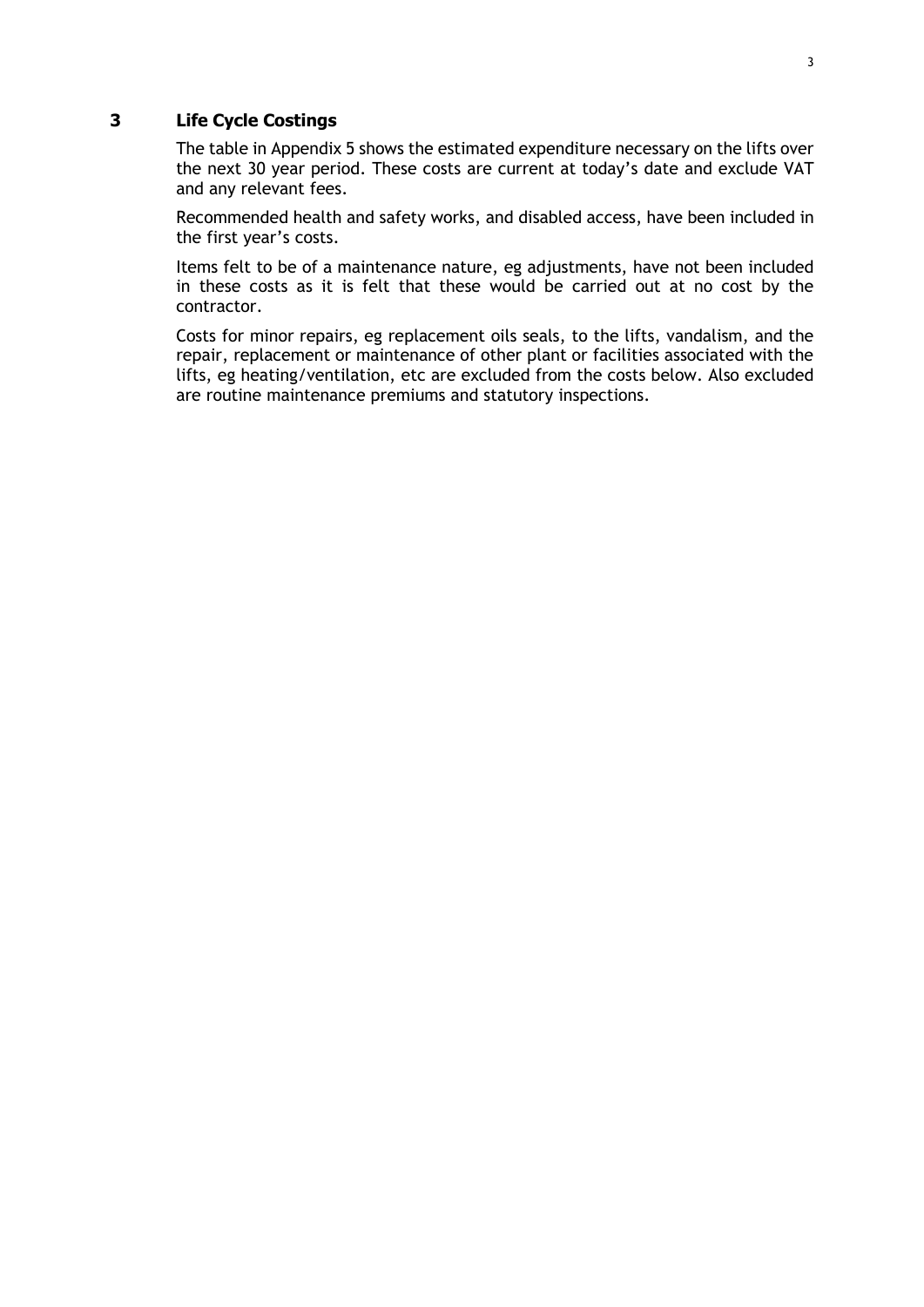# **Asset Register Appendix 1**

# **Lift 817 (Even Floors)**

| Number and Type of Lift          | One passenger                                                     |  |  |  |  |  |  |  |  |
|----------------------------------|-------------------------------------------------------------------|--|--|--|--|--|--|--|--|
| Location                         | Main Core                                                         |  |  |  |  |  |  |  |  |
| Contract Load                    | 13 person 1000kg                                                  |  |  |  |  |  |  |  |  |
| <b>Floors Served</b>             | 11 (G, 2, 4, 6, 8, 10, 12, 14, 16, 18, 20)                        |  |  |  |  |  |  |  |  |
| Contract Speed                   | 1.6 <sub>m/s</sub>                                                |  |  |  |  |  |  |  |  |
| Control System                   | Down collective                                                   |  |  |  |  |  |  |  |  |
| Drive System                     | Variable frequency geared traction                                |  |  |  |  |  |  |  |  |
| <b>Machine Room Position</b>     | Directly above at roof level                                      |  |  |  |  |  |  |  |  |
| <b>Car Entrance</b>              | Power operated single panel side opening door                     |  |  |  |  |  |  |  |  |
| <b>Landing Entrances</b>         | Power operated single panel side opening doors                    |  |  |  |  |  |  |  |  |
| <b>Entrance Protection</b>       | Non-contact safety edge                                           |  |  |  |  |  |  |  |  |
| Contractor and Installation Date | Unknown in 1960s approximately<br>Modernised by Precision in 2010 |  |  |  |  |  |  |  |  |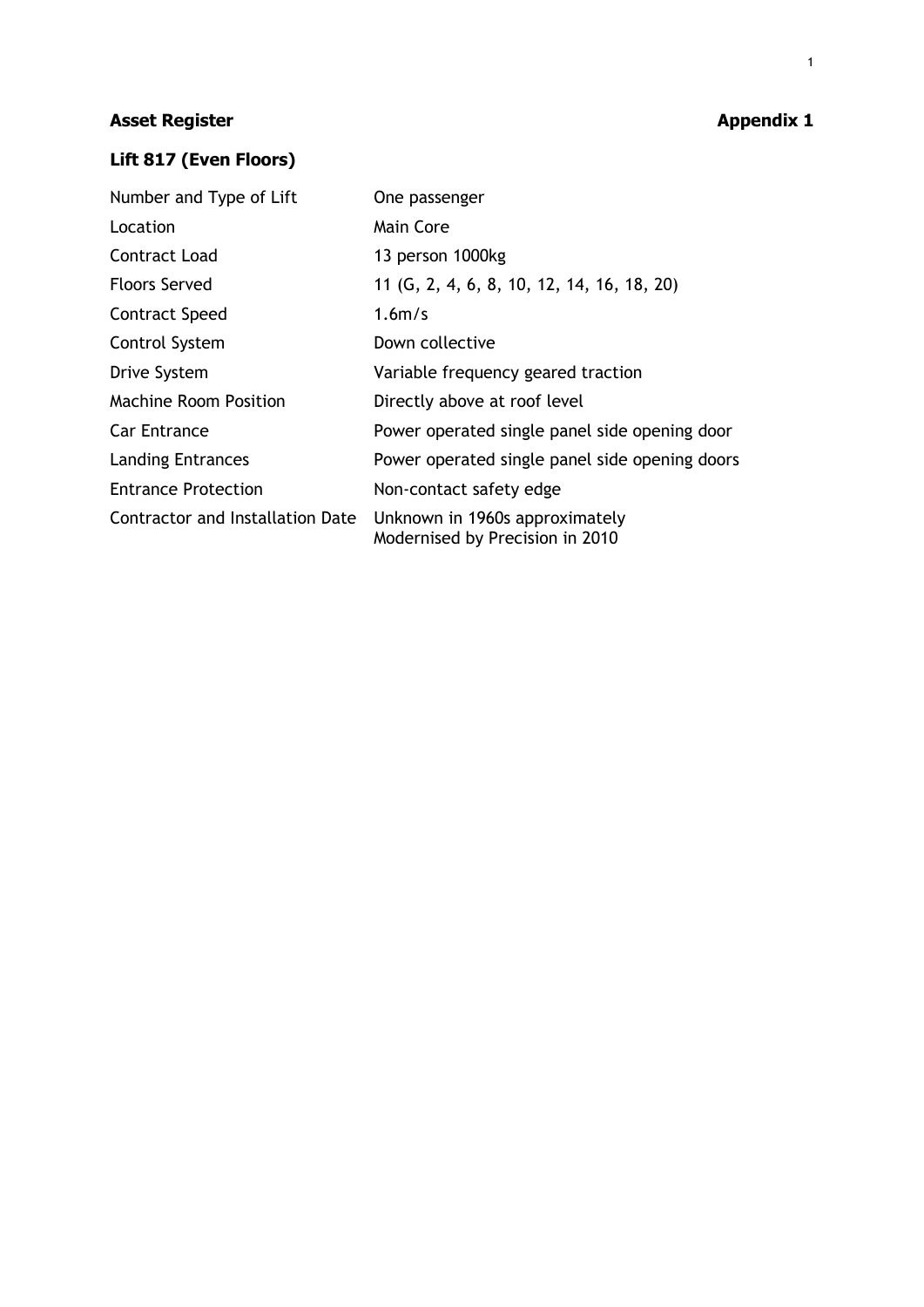# **Lift 818 (Odd Floors)**

| Number and Type of Lift          | One passenger                                                     |  |  |  |  |  |  |  |  |
|----------------------------------|-------------------------------------------------------------------|--|--|--|--|--|--|--|--|
| Location                         | Main Core                                                         |  |  |  |  |  |  |  |  |
| Contract Load                    | 13 person 1000kg                                                  |  |  |  |  |  |  |  |  |
| <b>Floors Served</b>             | 12 (G, 1, 3, 5, 7, 9, 11, 13, 15, 17, 19, 20)                     |  |  |  |  |  |  |  |  |
| <b>Contract Speed</b>            | 1.6 <sub>m/s</sub>                                                |  |  |  |  |  |  |  |  |
| Control System                   | Down collective                                                   |  |  |  |  |  |  |  |  |
| Drive System                     | Variable frequency geared traction                                |  |  |  |  |  |  |  |  |
| <b>Machine Room Position</b>     | Directly above at roof level                                      |  |  |  |  |  |  |  |  |
| Car Entrance                     | Power operated single panel side opening door                     |  |  |  |  |  |  |  |  |
| <b>Landing Entrances</b>         | Power operated single panel side opening doors                    |  |  |  |  |  |  |  |  |
| <b>Entrance Protection</b>       | Non-contact safety edge                                           |  |  |  |  |  |  |  |  |
| Contractor and Installation Date | Unknown in 1960s approximately<br>Modernised by Precision in 2010 |  |  |  |  |  |  |  |  |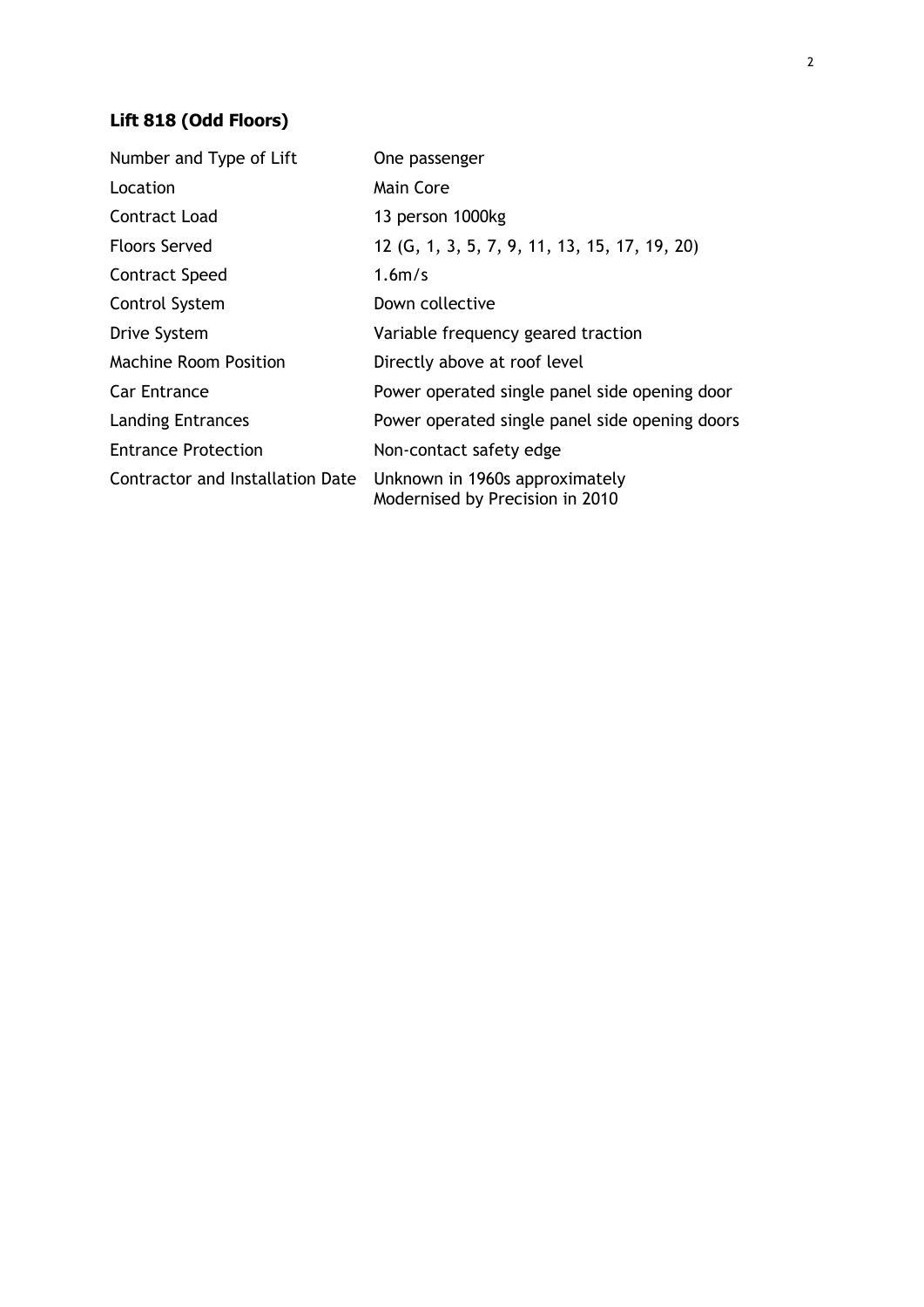### **Health & Safety Items Appendix 2**

*NB The items apply to both lifts unless stated otherwise.*

*The items exclude comments on the pit, underside of car, lift well and car top due to unavailability of access, other than what was able to be seen through the glazed lift wells.*

- 1. The hasp and padlock to the machine room door should be removed and replaced with a 'Yale' type lock and snib to allow escape from the locked room without a key to avoid personnel being trapped in the room.
- 2. The 200mm 'kerb' at floor level across the machine room access doors is a tripping hazard and should be provided with hazard markings and warning notices on both sides of the doors.
- 3. The lifting beam in the machine room should be tested and marked with its SWL or labelled "Do not Use" (testing and re-certification is required at 12 month intervals by the Lifting Operations and Lifting Equipment Regulations).
- 4. A fire extinguisher should be provided in the machine room, mounted on the wall adjacent to the access door.
- 5. The lift car lighting appears to be switched from the distribution board only and should be modified to be switched independently.
- 6. There is no means of preventing overspeeding of the cars in the upward direction and this should be provided as part of any future major refurbishment contract.
- 7. There is no means of preventing unintended movement of the cars away from a landing, as required by current British Standards, and this should be provided as part of any future major refurbishment contract.
- 8. The governor tension weight pulley in the lift pit should be fitted with easily removable personnel and debris guards.
- 9. The landing emergency release mechanism of L817 at the Ground floor will not permit access to the well and this should be checked for correct operation and adjusted as necessary.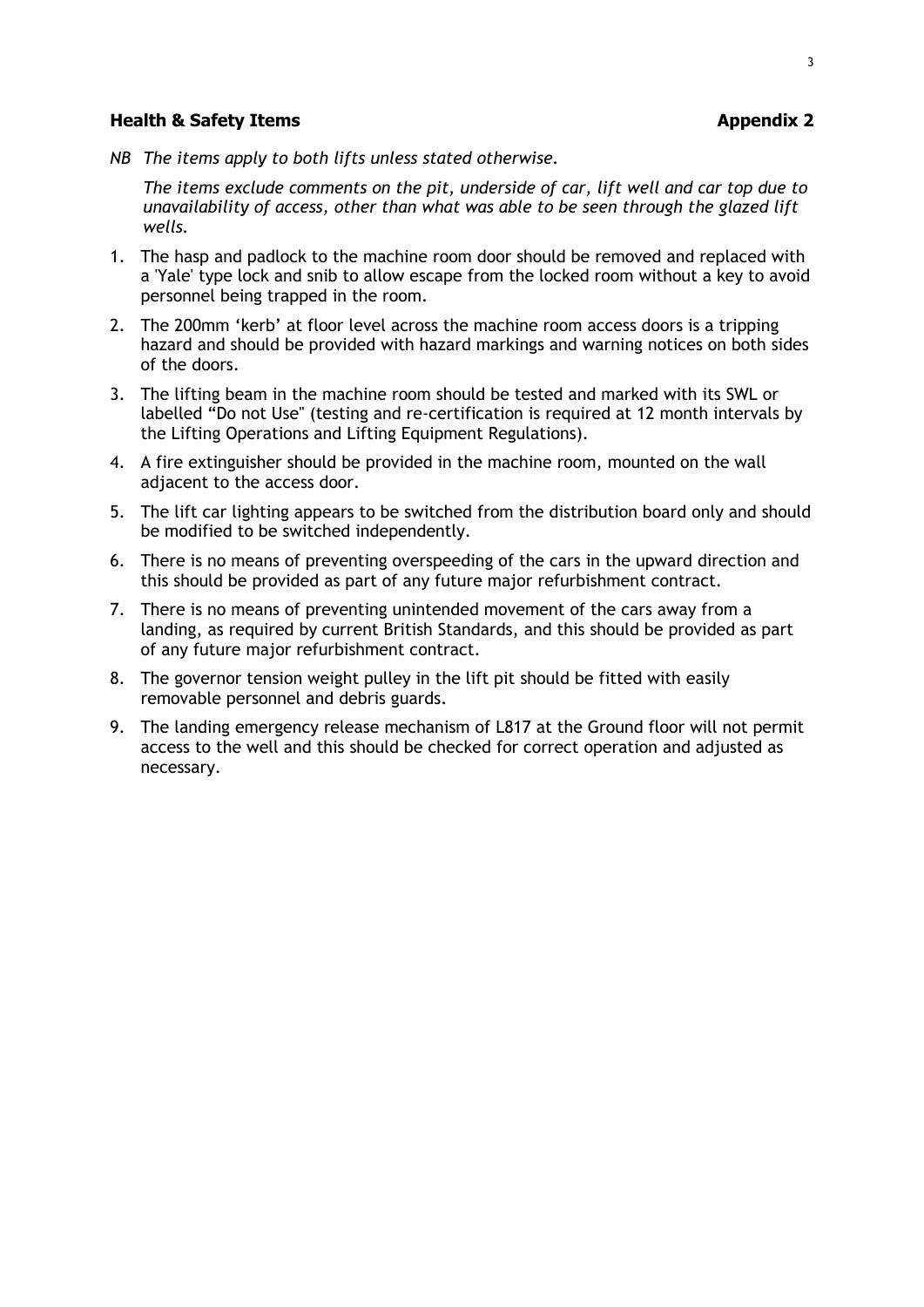# **Operational Items Appendix 3**

(Not used.)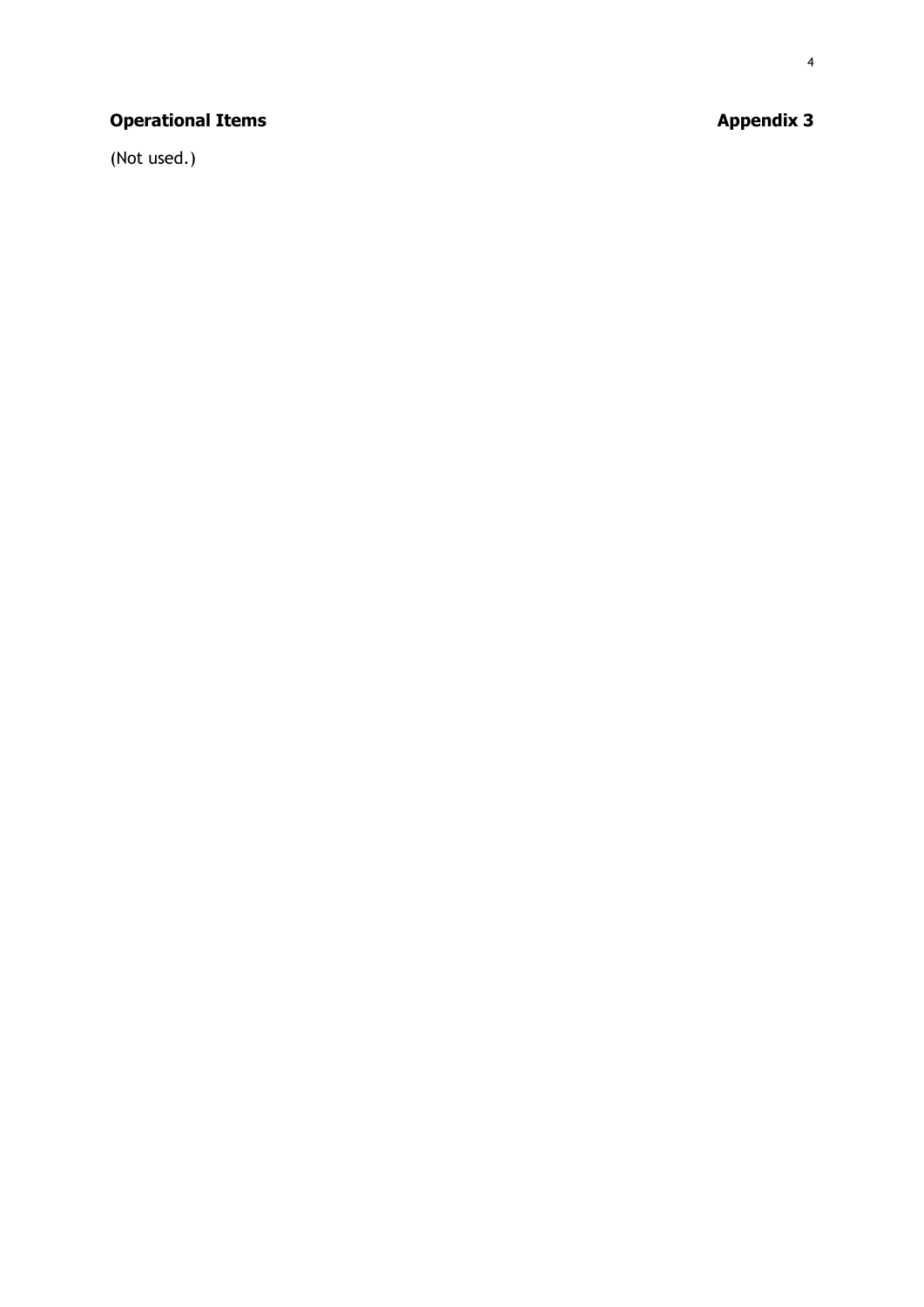## **Disabled Use Compliance Appendix 4**

*NB The items apply to both lifts unless stated otherwise.*

Current disabled access standards (see Appendix 6) are not met by the lifts due to the following:

the lack of a handrail on a side wall of the car

the lack of a mirror on the rear wall of the car to allow wheelchair users to see when they back out (the car is too small for the wheelchair to be easily turned)

the lifts do not serve all levels of the building

the lack of induction loops in the cars

Modifying the lifts to comply with current standards is relatively simple, other than the levels served:

a handrail on a side wall is simply provided

a mirror can be provided on the rear wall to allow wheelchair users to see what is on the landing as they back out

induction loops are easily incorporated around the cars

The lifts currently do not serve the top floor and it is felt to be require more than "reasonable material alterations" to modify the building to achieve this.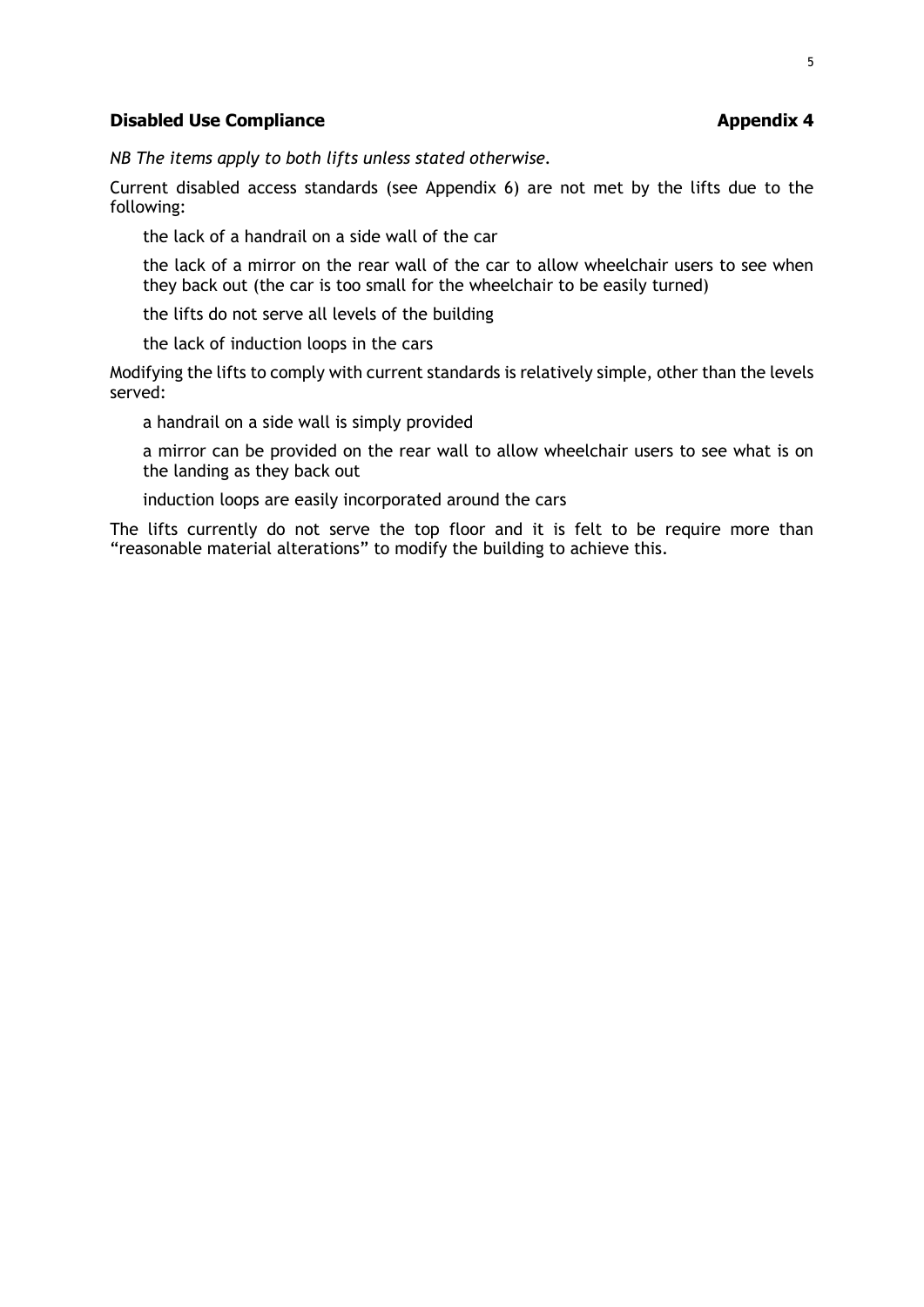# **Life Cycle Costings Appendix 5**

# **(Costs are '000s')**

| <b>Component of Work</b><br>Years |     |   |   |   |   | O |   | 8 | Ω | 10 | $11 -$<br>15 | 16-<br>20 | $21 -$<br>25 | $26 -$<br>30 | ı –<br>30 |
|-----------------------------------|-----|---|---|---|---|---|---|---|---|----|--------------|-----------|--------------|--------------|-----------|
| Health and Safety/Operational     | 2.5 |   |   |   |   |   |   |   |   |    |              |           |              |              | 2.5       |
| <b>Disabled Access</b>            |     |   |   |   |   |   |   |   |   |    |              |           |              |              |           |
| Modernisation/Replacement         |     |   |   |   |   |   |   |   |   |    |              | 300       |              |              | 300       |
| <b>Totals</b>                     | 7.5 | 0 | 0 | 0 | 0 | 0 | 0 |   |   |    |              | 300       | 0            | 0            | 307.5     |

1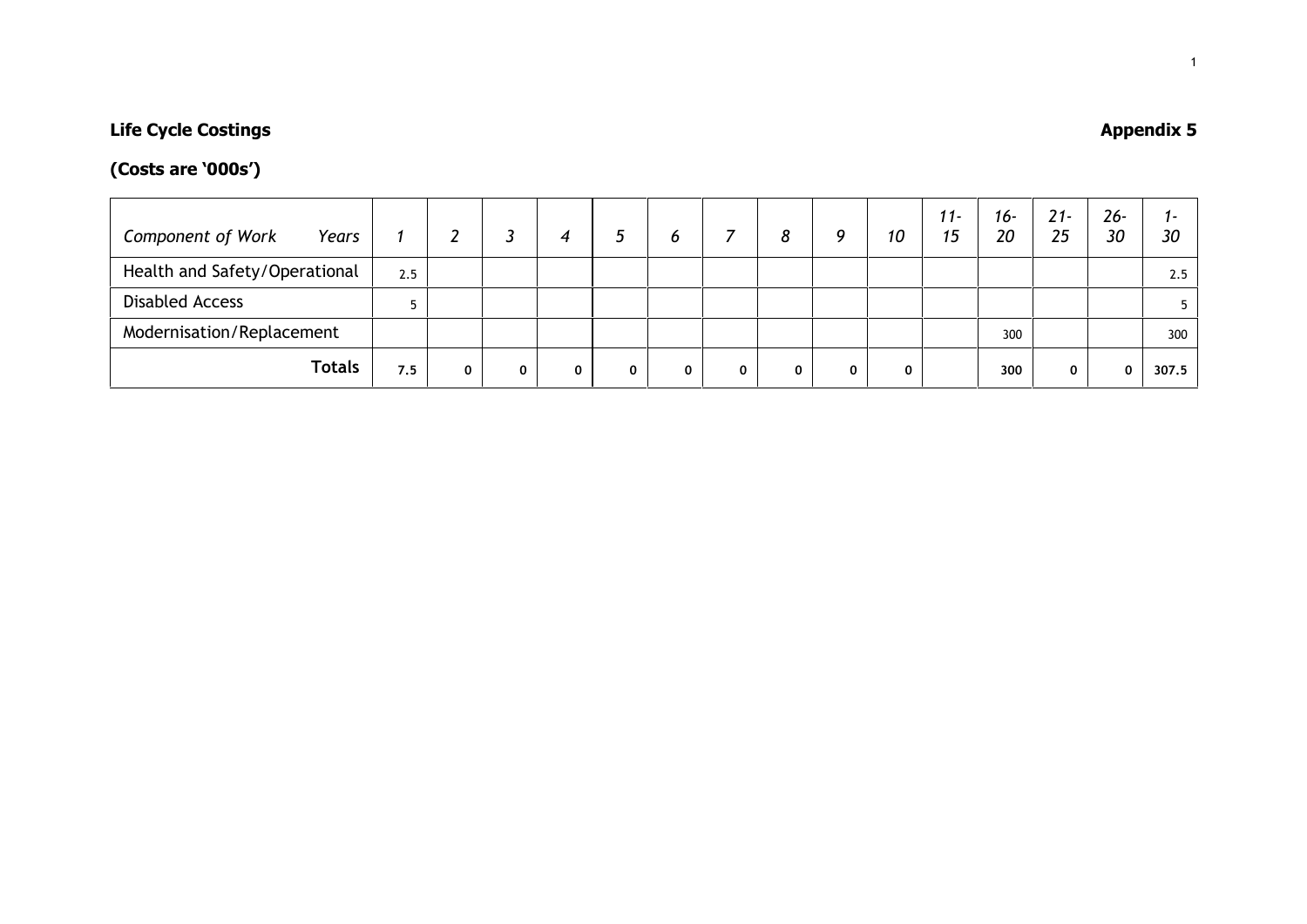## **Current Health and Safety Standards Appendix 6 Appendix 6 Appendix 6**

## There is a multitude of British Standards, statutory instruments and Health and Safety Executive 'Guidance Notes' that relate to lifts, in addition to the expectations of insurance companies and accepted good trade practice.

Other than BS EN 81, British Standards are generally accepted as a minimum standard under health and safety requirements and non-compliance without good reason may lead to legal difficulties as the courts approve compliance with British Standards' recommendations, and insurance companies expect installations which they cover to comply.

Additionally, British Standards are not intended to be retrospective in most cases, ie a newly published requirement would apply to all new lifts and major refurbishment of current installations, however it would not necessarily be expected to be applied to existing lifts otherwise. For example, mechanics' car top control units should include a 'common' button in addition to the 'up' and 'down' buttons to meet current requirements, but it is not expected that existing non-compliant units be replaced except as part of other refurbishment works.

Lifts need to comply with the Health and Safety at Work etc Act 1974 which is not specific, other than to require the installation and environment to be safe for passengers, maintenance operatives and others alike.

The recommendations within in this report include the following requirements:

- a. safe access and escape to/from machine room, lift well and pit
- b. safe working and operational environments in normal and emergency situations
- c. compliance with current BS requirements on safety (rather than design) matters
- d. precautions against fire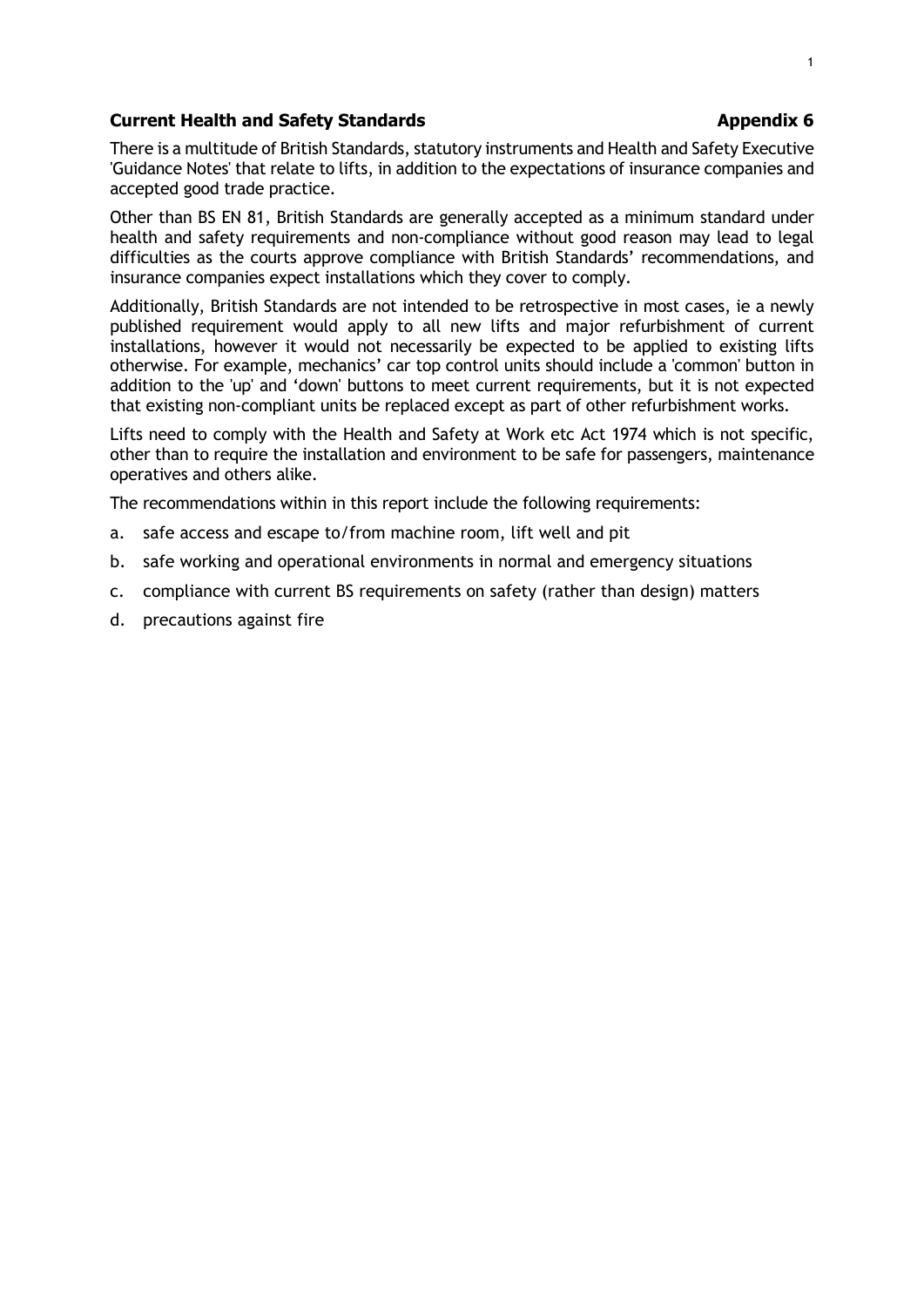## **Current Disabled Access Standards Appendix 7 Appendix 7**

It is necessary to provide access for disabled users in new buildings in accordance with Part M of Building Regulations and the requirements of this standard have been used for the purpose of assessing the minimum suitability of a lift for disabled passengers.

These Regulations, while allowing ramps, effectively specify a lift for multi-storey buildings, with certain characteristics. These features are listed below and comments in this report indicate where the lift does not meet these requirements:

- e. a 'standard' 8 person car, 1100mm wide x 1400mm deep
- f. landing in front of entrance at least 1500mm wide x 1500mm deep
- g. a clear entrance width of 800mm
- h. car controls between 900mm and 1200mm above floor level
- i. car controls at least 400mm from the front wall
- j. landing controls between 900mm and 1200mm above floor level
- k. tactile indication on or adjacent to the car buttons to identify the floor selected
- l. tactile indication on the landing adjacent to the call button to identify the floor level
- m. visual indication (position indicator) of the floor reached, if more than three floors
- n. audible indication (voice synthesizer) of the floor reached, if more than three floors
- o. a signalling system to advise that a lift is answering a landing call
- p. a 'door open' period of five seconds, or three seconds if provided with electronic safety edges or light rays

The Disability Discrimination Act 1995 (the DDA), imposes responsibilities upon 'service providers', ie those providing a service to the public  $-$  for example, restaurants, hotels, cinema, shops. From October 2004, it has been necessary for service providers to make 'reasonable…physical alterations' to existing building facilities if necessary to comply with this statutory instrument, however the requirements are not clearly defined as:

- a. the Act does not specifically refer to lifts in any way
- b. the Act refers to Building Regulations Part M, however this does not include all the provisions of Part 70 of BS EN 81 'Accessibility to lifts for persons including persons with disability', which applies to new lifts under the Lift Regulations

It is good practice to comply with Part 70 and the following requirements will be applicable:

- a. power operated horizontally sliding doors
- b. adjustable door dwell ('door open') time to be adjustable (normally 2-20 seconds) with 'quick close' override in car, e.g. 'door close' button
- c. full height (25-1800 mm) non-contact door protection device (safety edge)
- d. handrail on at least one side wall, with gripping part 30-45 mm wide with minimum radius of 10 mm, 35 mm minimum gap to wall, 900 mm  $\pm$ 25 mm from floor level to top of handrail, and handrail closed to wall
- e. car floor buttons to be identified by symbols, -1, 0, 1, 2, etc
- f. mirror to allow wheelchair users to observe obstacles when backing out of car where the car is not large enough to allow the user to turn before existing